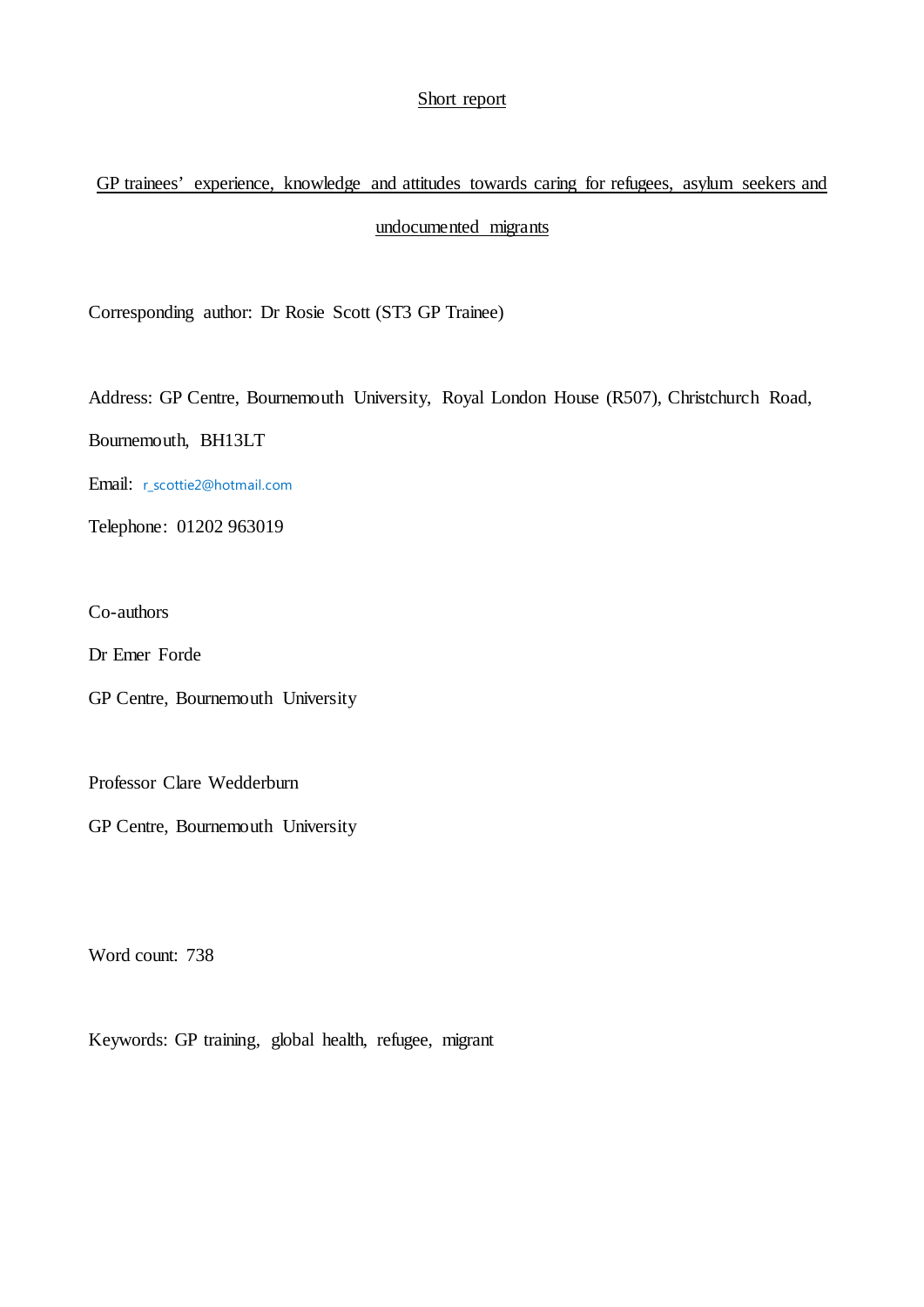## **Context and project aims**

"More people are on the move now than ever before with an estimated 1 billion migrants in the world today and 68 million forcibly displaced people … This rapid increase of population movement has important public health implications and therefore requires an adequate response from the health sector" [1]. A recent report by the World Health Organization (WHO) stated that "To achieve the vision of the 2030 Agenda and the Sustainable Development Goals, to leave no one behind, it is imperative that the health needs of refugees and migrants be adequately addressed" [1]. Given the global importance of migrant health, postgraduate medical curricula need to respond and ensure all doctors have adequate knowledge and training in this area [2].

GPs are on the frontline of healthcare in the UK and have a responsibility to provide free and equitable access to everyone. However, significant numbers of migrants, refugees and asylum seekers report difficulties accessing primary health care, many being refused registration at GP surgeries to lack of formal identification papers. Other barriers include uncertainty over confidentiality, fears of arrest, payment and lack of clarity on how the NHS works (3,4).

In view of this, the main aim of our work was to assess GP trainees' current experience, knowledge and attitudes towards caring for refugees. In particular, we assessed their knowledge regarding who has a right to free NHS care, any limits to confidentiality and a duty to disclose an illegal immigrant, and any perceived needs or challenges of caring for this group of patients.

## **Description**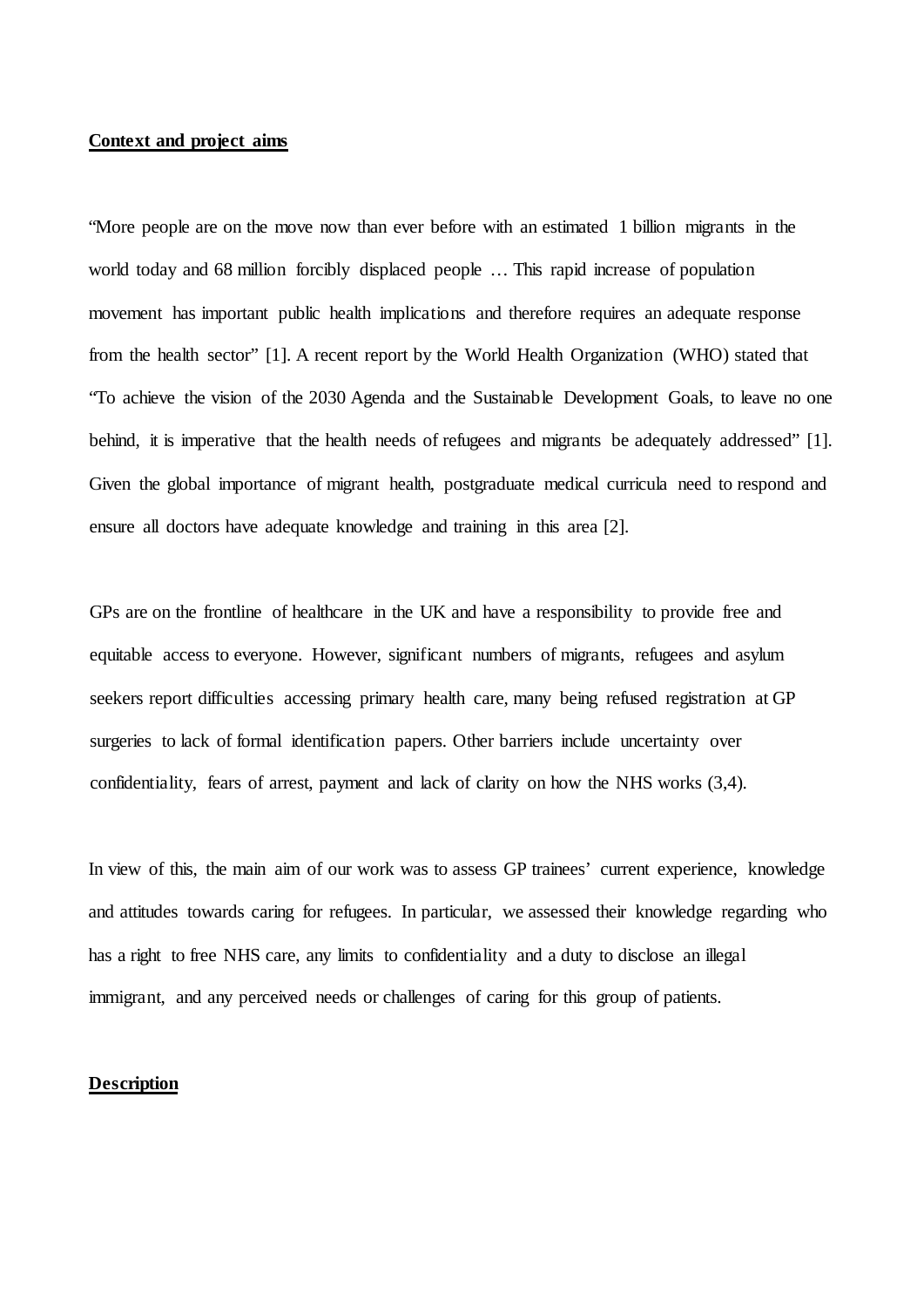30 final year GP trainees on the Dorset Vocational Training Scheme (VTS) were asked to participate and all gave written consent before completing a questionnaire. There were 15 males and 15 females, and 70% group were in the age bracket, 30-39years. 57% had not worked in any other countries other than the UK. 43% had worked abroad, in New Zealand, Australia, Pakistan, South Africa, Papua New Guinea, Nepal, Malta, Nigeria, Botswana, Vanuatu, and Croatia. Ethics approval was obtained from Bournemouth University.

### **Outcomes**

# *GP Trainees*' *knowledge on rightsto care*

Participants were advised on the differences between a refugee, asylum seeker and undocumented migrant before completing the questionnaire. Only 33% said they had been familiar with the difference between the status of each group. The majority were aware that everyone had a right to emergency A&E care, but less than half of GP trainees knew people also had a right to free primary care. 70% thought it was compulsory for people to provide formal identification before being permitted to register with a GP surgery (see Table 1).

13% GP trainees thought they were obliged to report a patient to the home office if they disclosed they were an undocumented migrant. 60% did not know what the right thing to do was.

insert table 1 here

## *GP Trainees experience*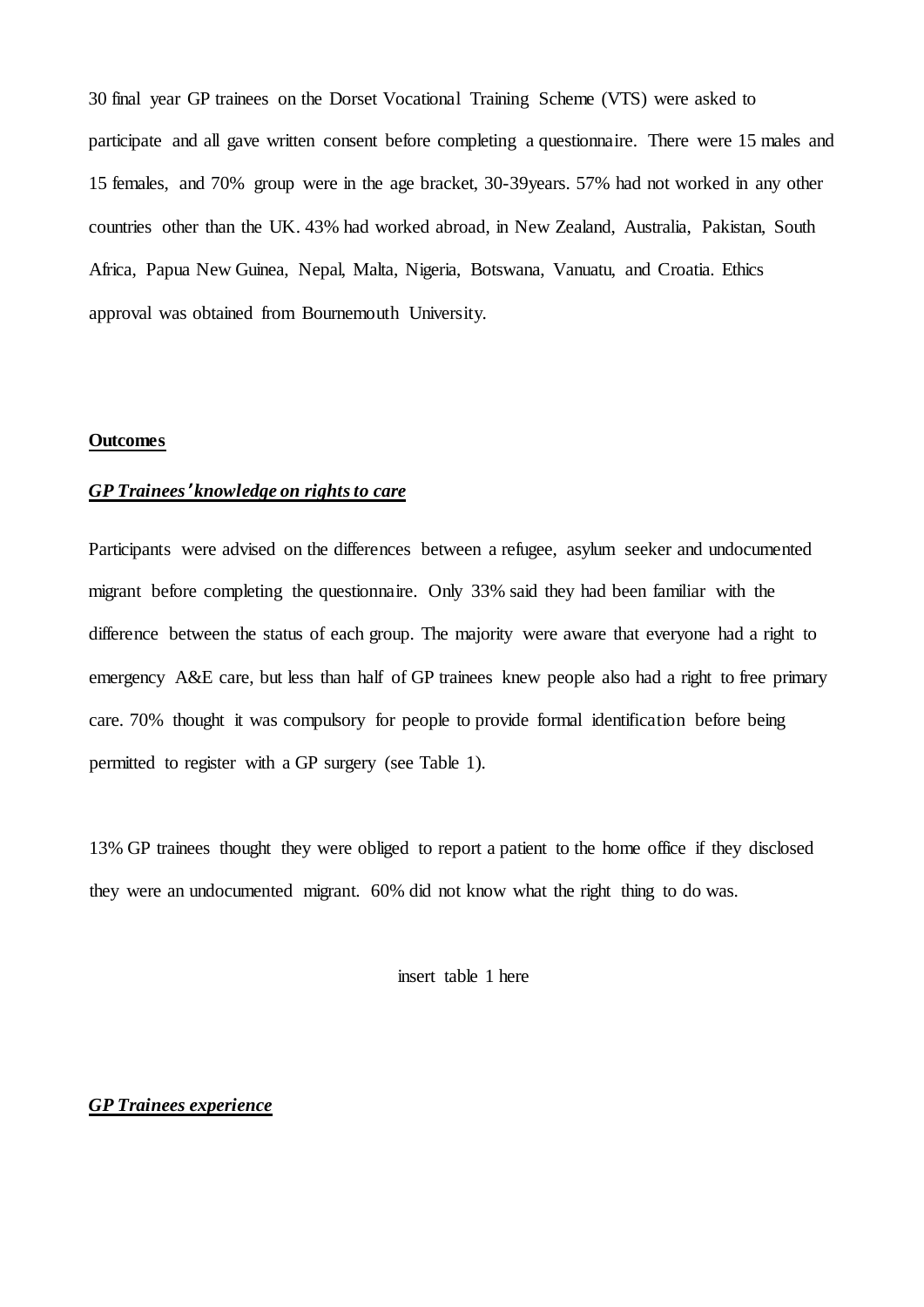37% GP trainees had experience of caring for refugees. Despite this none had training and none were aware of local support groups. 3% felt they were familiar with the health problems commonly affecting this group of patients and 80% said they would like to have more training.

### *GP Trainees perceptions of challenges*

87% GP trainees felt less confident caring for refugees compared to other patients (see Table 3). Additional challenges GP trainees reported were lack of knowledge of rights to care and safeguarding issues. For 43% of participants, language barriers were the biggest challenge. 60% had access to interpreting services in their current GP practice. 3% did not and 37% did not know. 33% had used the interpreting services and, of these, 70% had had 'good' or 'very good' experiences.

insert table 2 here

#### **Conclusions**

Bournemouth and Poole is a 'City of Sanctuary' for refugees and asylum seekers, home to unaccompanied refugee youth and a participant in the Syrian Vulnerable Person Resettlement Scheme. Despite this, final year GPs training in this region lacked confidence in caring for this group of patients and had significant gaps in their knowledge. Education in primary care needs to respond to meet the challenge of population movement (5), and this project highlighted a need to improve education on migrants rights to care, local support groups, as well as common health problems. In response, we have reviewed our curriculum and introduced global health training for all our GP trainees. This project lead to a Quality Improvement fellowship for the lead author who will now be investigating refugees' knowledge and experience of primary care.

#### **References**